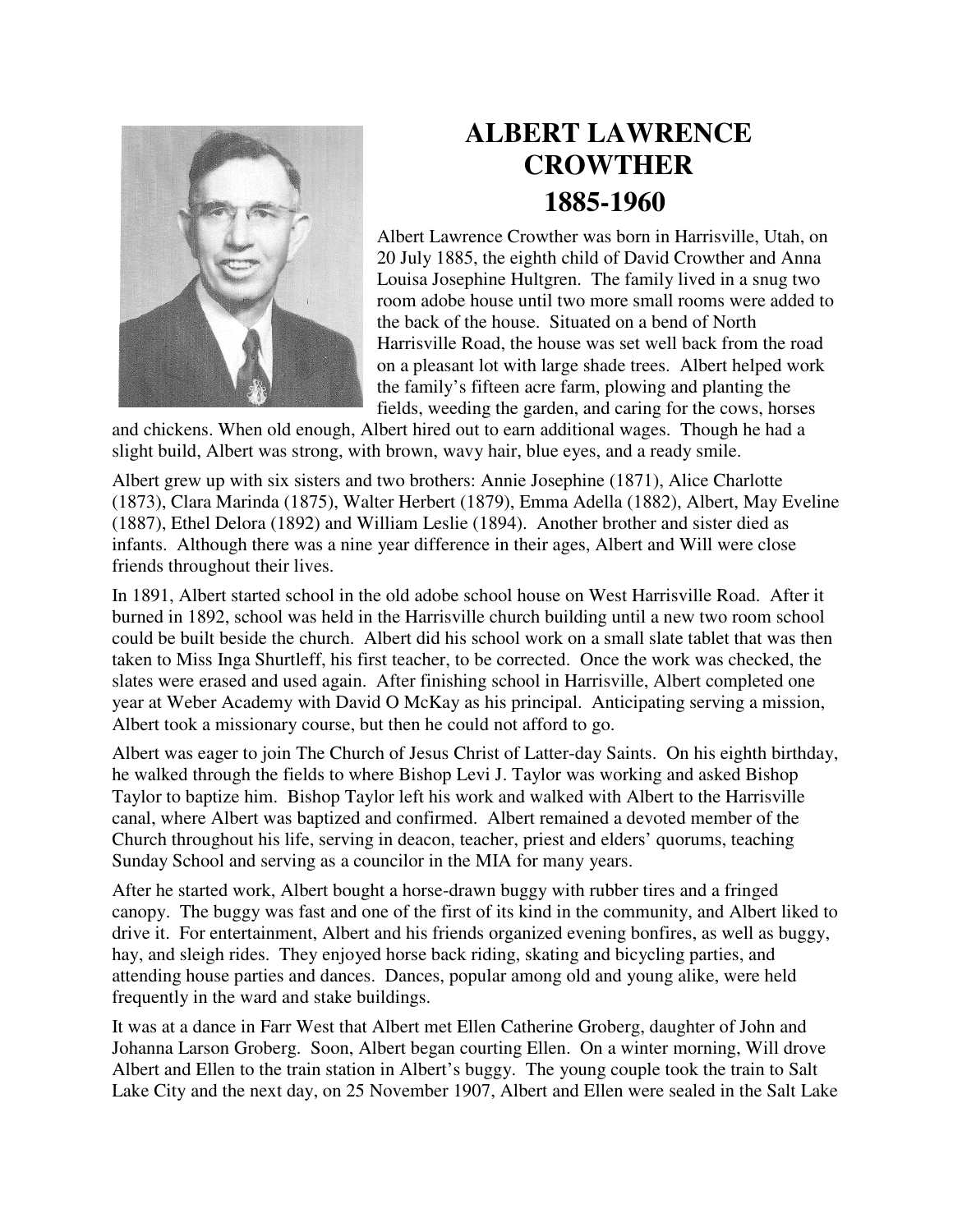Temple by Elder John R. Winder. They had to stay an extra day in Salt Lake because of a train wreck, before returning to Ogden for a family party at the Groberg's. Albert's mother, Josephine, was delighted to be able to speak Swedish with the Grobergs.

Albert and Ellen's first home was in a small harness shop that had been converted into a two-room apartment. It was a few hundred feet to the east of Albert's parents. They only lived in the converted shop for a little over nine months before moving to Idaho Falls to help Ellen's brother, Enoch, care for his two small boys. Enoch's wife, Maude, had died leaving the boys and an eleven day old baby girl, who was being cared for by Maude's mother. While living in Idaho Falls, Albert worked as a clerk and a delivery boy for Brunt's Grocery Store, which was owned by Enoch's father-in-law who was Mr. Brunt's bookkeeper.

On 9 February 1909, Albert and Ellen's first child, Eva Maurine, was born. Intending to build a home, they bought a lot on a corner across from the current location of the Idaho Falls Temple. Soon after they purchased the lot, however, Enoch became ill. Taking the boys along to visit their grandparents, he returned to Farr West to recuperate. Instead, his condition grew worse; he died in his parents' home.

After the funeral, Albert and Ellen sold the lot in Idaho and returned to Utah with Enoch's boys, Delbert and LeRoy. They bought a small farm in Slaterville, near Albert's sister, Clara Smout. Following a difficult pregnancy, Ellen delivered a second child, Lawrence, on 11 December 1910. It was then that the family decided Delbert and LeRoy should live on the farm with their grandparents and Ellen's brother, Charlie, and his wife, Mattie, who did not yet have children.

Albert and Ellen then sold the farm in Slaterville to Albert's brother-in-law, Benjamin Dinsdale. They moved back to Harrisville to live near Albert's parents, who had health problems. Albert purchased a lot from his father and built a four-room frame house on the far side of the old harness shop. Two children were born in this home, Jennie Rose, on 4 June 1913, and Chester Groberg, on 21 March 1915. Albert and Ellen's young family enjoyed going on short trips and for rides in their Model T Ford.

The years 1917-1919 were difficult. In February 1918, Albert and Ellen sold the frame home to Albert's brother, Will, and bought a brick home from Morgan Lake less than a block to the east. Will was twenty four years old and had a young family. Their father had diabetes. As no medicine then existed for its treatment, he was in severe pain and his health was deteriorating rapidly. Josephine was in poor health also. She stayed for a time with Albert and Ellen, and then stayed, in turn, with her daughters, living finally with Clara in Slaterville.

During this time, Albert and Will were taking turns working at Weber Central Dairy, hauling milk from the farms to the dairy. They were the first to haul milk for Weber Central Dairy, and very likely were the first of the Dairy's employees to job share. Albert and Will divided their wages, so one or the other was always able to stay home to care for their father. David died on 8 September 1918.

Four months later, Albert's eight-year-old son, Lawrence, suddenly took ill and died. Shortly after the new year, Lawrence had begun complaining of a pain in his side. A doctor made a house call, but the pain had eased. Four days later, on 8 January 1919, Lawrence died. Ellen later suspected he died from a ruptured appendix. Due to the flu epidemic of 1918, movie theaters were closed; church meetings and public gatherings were banned. As a result, in spite of the cold weather, Lawrence's funeral was held on the front lawn of Albert and Ellen's home; the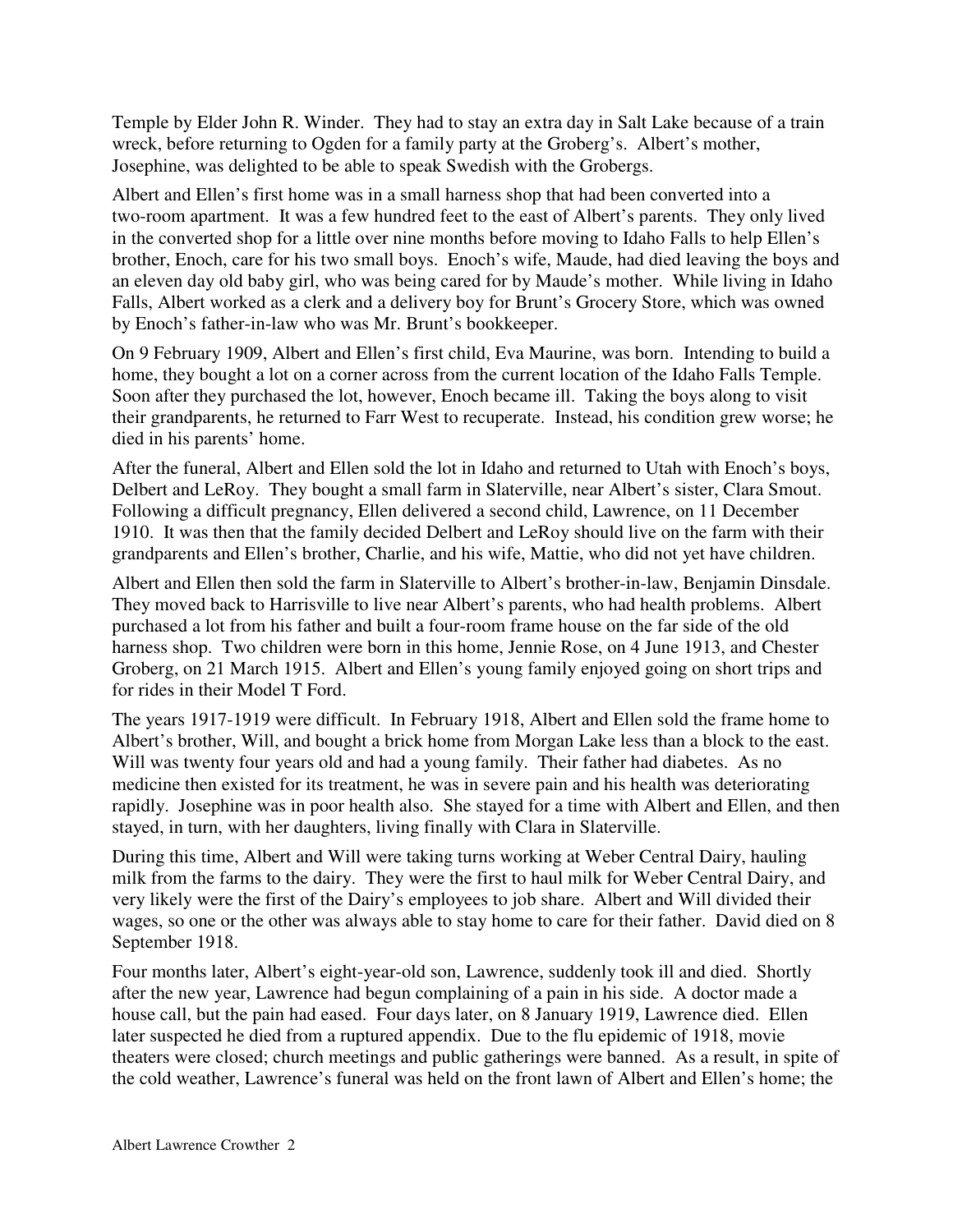casket stood inside the open parlor door. J. Ben Maxfield recalls sitting on the front porch during the funeral, crying at the death of his best friend.

Several years passed before Albert and Ellen had three more children; Elva Josephine, was born on 4 April 1922, Eleanor, on 28 April 1924, and Kenneth Bert (Pete), on 7 November 1926. Ellen often said that they raised two separate families, the four older children, and the three younger ones, because of the gap in their ages.

Prior to moving to Idaho, Albert worked as a conductor on the early electric street cars, making many trips up Ogden Canyon. Later, he was water master for the Western Irrigation Company and then for two years was the county road supervisor for Harrisville. He worked for the Utah State Road Department for almost twenty years, building bridges and repairing roads in the summer, plowing and sanding roads in the winter. If it began to snow, Albert went to bed. He knew he would be called out in the middle of the night to clear the roads. The work was cold, strenuous and nerve wracking, but he felt responsible for keeping the roads safe. On Sunday afternoons, the family often went for rides through Weber, Ogden, or Sardine Canyon, stopping when rocks were found on the road so Albert could clear them off. During World War II, he left the road department to work at the Utah General Depot, retiring in 1955.

Albert's daughter, Eleanor, said that he was a very hard worker, the first one up in the morning to light the stove and milk the cows. If he sat down in the evening to listen to a radio program with the family, he cracked and cleaned walnuts. Albert was frugal and dependable, which helped him provide for his family through the depression. He always raised a large garden and enjoyed sharing produce with others. He milked a couple of cows, and raised pigs, chickens and alfalfa. After so many years of arduous work, he enjoyed retirement. He took up fishing and spent time with Will and friends. He and Ellen took a few trips to visit friends and family. Although he was shy, he sometimes surprised his family by engaging in long conversations with strangers, especially when traveling.

A few years after he retired, Albert began to suffer from fatigue. He was diagnosed with intestinal cancer and twice underwent surgery, but died on 6 April 1960. He is buried in the Ogden City Cemetery beside his son, Lawrence.

## **SOURCE:**

Crowther, Ellen Groberg. "Life Sketch of Ellen Groberg Crowther." Unpublished manuscript.

Painter, LeAnn. "Albert Lawrence Crowther." Unpublished manuscript.

Painter, Eleanor Crowther and LeAnn Painter Wheeler. Family remembrances of Eleanor Crowther Painter.